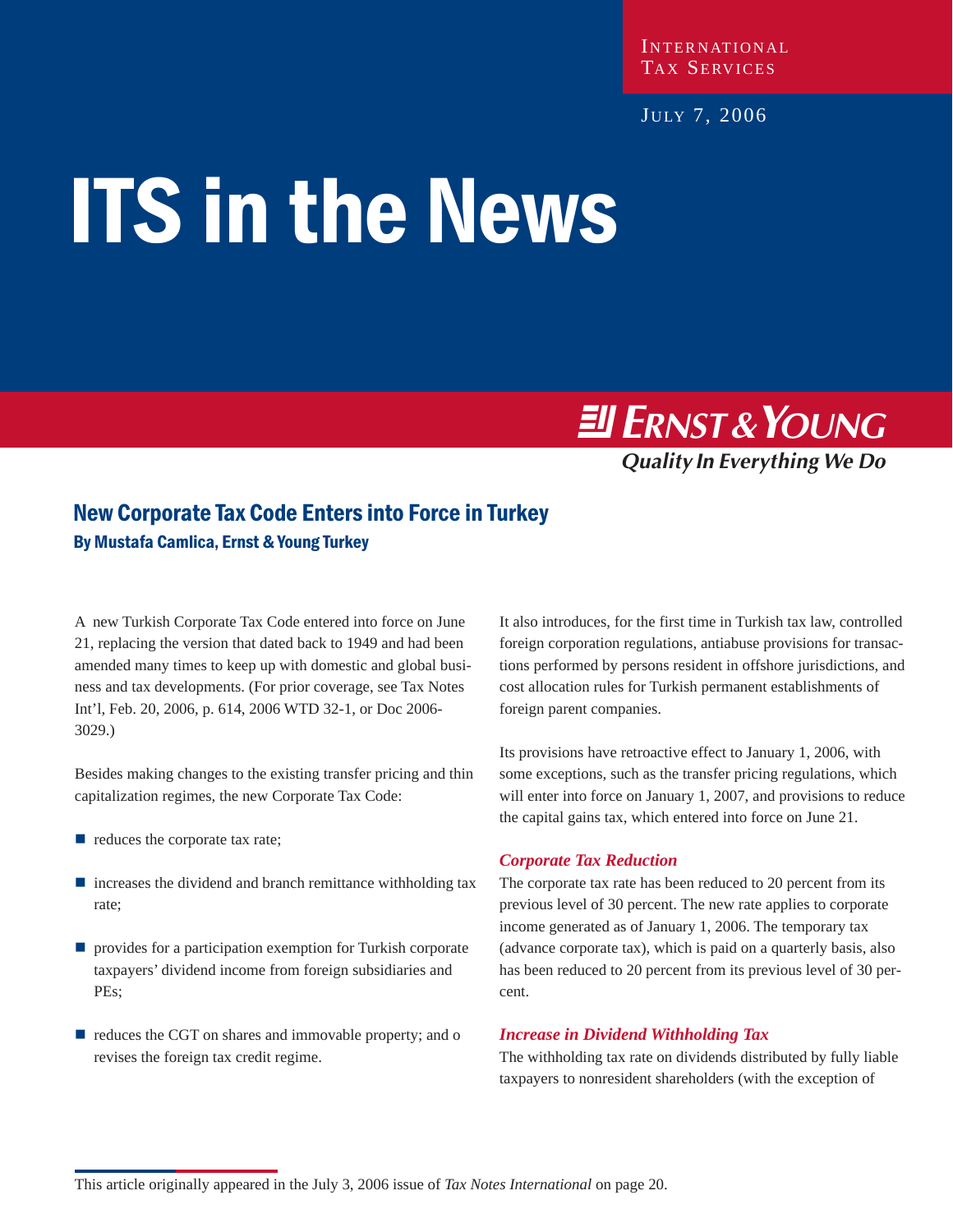NEW CORPORATE TAX CODE ENTERS INTO FORCE IN TURKEY

nonresident shareholders that receive dividends through a PE or a permanent representative in Turkey) and the withholding tax on branch profits that are remitted to headquarters both have been increased to 15 percent from the previous rate of 10 percent.

#### *Thin Capitalization*

Loans from shareholders and related parties that exceed a debtto-equity ratio of 3-to-1 will be deemed disguised capital. For loans from related-party banks and financial institutions, the debt-to-equity ratio is 6-to-1. For purposes of determining the extent of related-party borrowing, loans from all related parties will be treated collectively. For purposes of the Corporate Tax Code, "related party" is defined as persons that have a direct or indirect shareholding or voting right of at least 10 percent.

The opening equity at the beginning of the taxpayer's accounting period will be the equity considered for thin capitalization purposes. The interest paid or accounted and foreign exchange differences exceeding the debt-to-equity ratio are considered nondeductible expense. Disregarding foreign exchange differences, interest paid that exceeds the debt-to-equity ratio is considered a dividend distributed and is subject to dividend withholding tax. The debt-to-equity ratio is applicable for Turkish PEs of foreign parents, as well as their Turkish subsidiaries.

#### *Transfer Pricing*

Traditional transfer pricing methods mentioned in the OECD transfer pricing guidelines will be used as the basis for commercial transactions conducted between related parties.

The Tax Code stipulates that commercial transactions undertaken by persons resident in low-tax jurisdictions should be treated as transactions between related parties. The new law also calls for a

30 percent withholding tax on payments made in cash or on account to nonresident real and legal persons in transactions the Ministry of Finance maintains are not at arm's length, based on the payee country's tax capacity as compared with the Turkish tax system, and consideration of the exchange of information with that jurisdiction.

According to the new provisions, taxpayers must decide between the comparable uncontrolled price, cost-plus, or resale price methods to determine whether their commercial transactions with related parties are at arm's length. Taxpayers have a right to use transfer pricing methods other than the traditional methods mentioned above if they can show that the traditional methods are not suitable for their transactions. After deciding which method to use, taxpayers must provide sufficient documentation.

Transactions between related parties that have not been executed in compliance with the transfer pricing methods mentioned above will be treated as disguised profit distributions and will be subject to dividend withholding tax.

A new concept introduced in the Tax Code is the advance pricing agreement, which taxpayers can conclude with the Ministry of Finance. The transfer pricing method approved by the Ministry of Finance will be applicable for three years, assuming that the conditions effective in the determination of the transfer pricing method remain stable. The new transfer pricing rules apply to both domestic and foreign transactions.

#### *Participation Exemption*

The new Corporate Tax Code eases the conditions for application of the participation exemption to Turkish corporate taxpayers' dividend income from their foreign participations. Accordingly: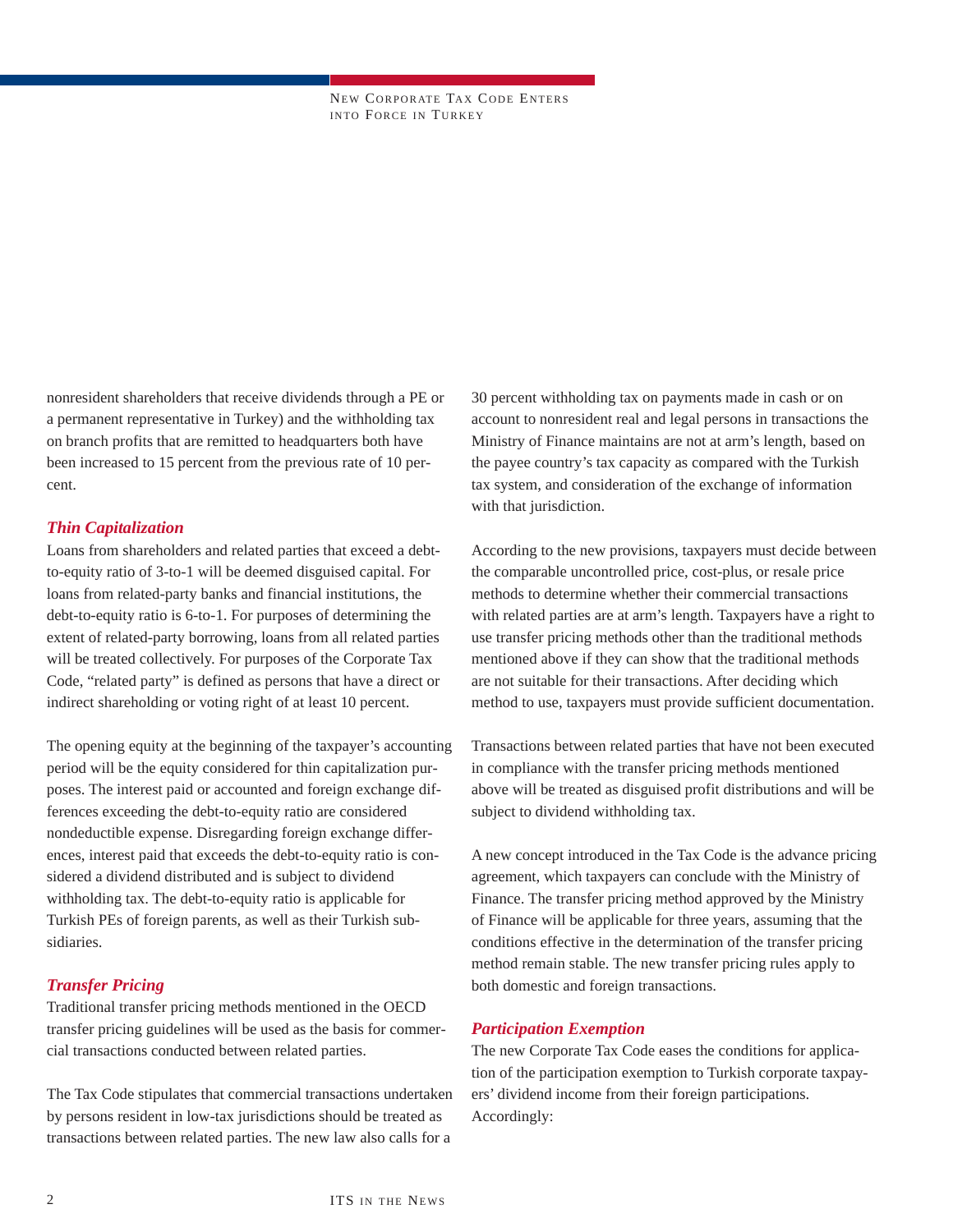NEW CORPORATE TAX CODE ENTERS INTO FORCE IN TURKEY

- $\blacksquare$  the minimum shareholding requirement in the foreign participation has been decreased from 25 percent to 10 percent;
- $\blacksquare$  the minimum holding period of the participation share has been decreased from two years to one; and
- $\blacksquare$  the minimum tax burden on the foreign participation has been decreased from 20 percent to 15 percent.

The new Corporate Tax Code retains the conditions established in the previous tax code for transfers of dividend income or branch profits from foreign participations or foreign PEs to Turkey, as well as the requirement that the minimum corporate tax burden equal the rate applied in Turkey for foreign participations engaged in financial leasing, finance, and insurance activities.

The participation exemption has been extended to include companies established in foreign countries with the main purpose of construction, repair, assembly, and technical services. Accordingly, if, under the provisions of the respective country, the establishment of a corporation is necessary to undertake the above-mentioned construction activities, the dividend repatriated by the foreign subsidiary to the Turkish parent will benefit from the participation exemption without consideration of the conditions set forth for its application.

#### *Reduced Capital Gains Taxation*

With the exception of capital gains actively used in the trading of marketable securities and investment in immovable property, 75 percent of the capital gains derived from the disposal of participation shares and immovable property that has been held by the corporate taxpayer for at least two years is exempt from corporate taxation.

Based on the new corporate tax rate of 20 percent and the 75 percent corporate tax exemption on capital gains derived from disposals of participation shares and immovable property, the effective corporate tax rate on capital gains will be 5 percent. Under the new rules, capital gains must be kept in a special reserve account for a minimum of five years, with no further obligation to add the capital gains into company capital.

#### *Foreign Tax Credit*

Under the new Corporate Tax Code, Turkish fully liable corporate taxpayers with foreign subsidiaries in which they have a minimum (direct or indirect) participation (in shares or voting rights) of at least 25 percent have the right to a tax credit for the corporate or income tax paid by those foreign subsidiaries that have made dividend distributions to the Turkish fully liable corporate taxpayers.

The tax paid in foreign jurisdiction that cannot be credited against the corporate tax base in Turkey because of a lack of corporate income can be carried forward for a period of three years. The tax credit can also be used on temporary (advance) tax return filings.

#### *Controlled Foreign Corporation Regulations*

For the first time in Turkish corporate tax practice, the CFC concept has been put into effect. According to the provisions of the new Corporate Tax Code, CFC regulations will be applicable when fully liable real persons and corporate taxpayers have a minimum 50 percent direct or indirect participation in the shares, dividend rights, or voting rights of companies that have been established abroad, provided that the foreign corporation concurrently satisfies all the following conditions: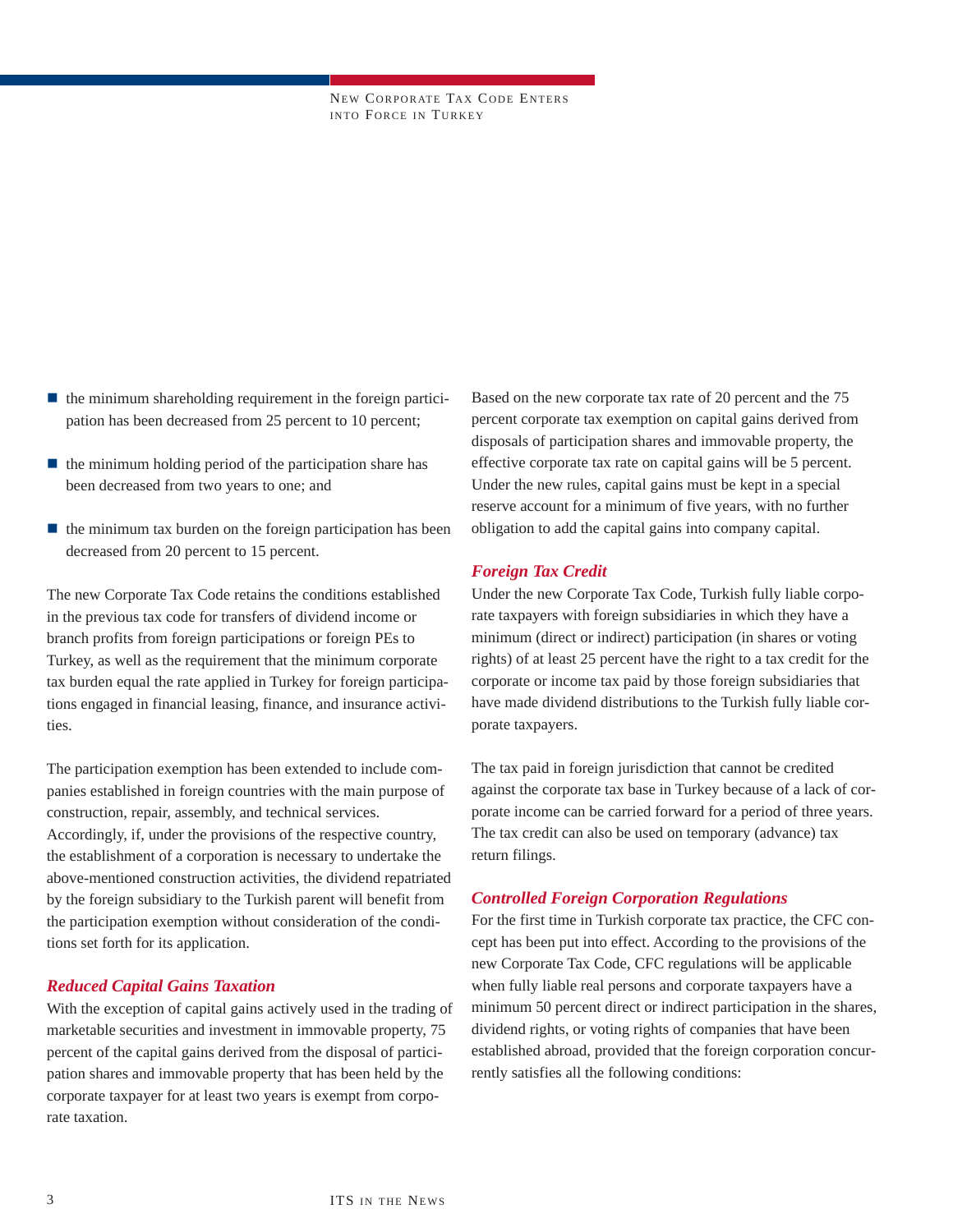NEW CORPORATE TAX CODE ENTERS INTO FORCE IN TURKEY

- at least 25 percent of the foreign company's income should be of a passive nature (portfolio investments);
- $\blacksquare$  the foreign company must be subject to taxation of less than 10 percent on its corporate income; and
- $\blacksquare$  the gross revenue of the foreign company must exceed the foreign currency equivalent of TRY 100,000.

If the foreign corporation falls within the Turkish CFC regulations, Turkish resident taxpayers must declare the corporate income of the foreign company in proportion to the amount attributable to each Turkish resident shareholder, regardless of whether the foreign company makes a dividend distribution.

#### *Antiabuse Provisions*

As mentioned earlier, there will be a 30 percent withholding tax on all transactions involving payments made in cash or on account for services, commissions, interest, and royalties to nonresident real and legal persons if the Council of Ministers determines the transactions are not at arm's length, based on the payee country's tax capacity as compared with the Turkish tax system, and consideration of the exchange of information with that jurisdiction.

However, if the transactions involve the importation of a commodity or the acquisition of participation shares or dividend payments, the withholding tax will not be applicable as long as the pricing is considered to be at arm's length. Interest payments made on loans from financial institutions abroad are not be covered under these provisions.

#### *Cost Allocation for Turkish PEs of Foreign Parent Companies*

Turkish branches of foreign companies may treat costs incurred at the headquarters or at the level of group companies resident abroad as deductible items for corporate tax purposes, provided that the expenses incurred abroad are directly connected to the commercial operations of the Turkish branch, and that the costs have been allocated to the Turkish branch through cost allocation keys determined at the headquarters in compliance with arm'slength pricing principles.

The new Corporate Tax Code is expected to bring Turkey into line with other OECD countries, and to make it more competitive with other Eastern European countries in attracting foreign direct investment.

For additional information regarding this *ITS in the News*, please contact the following advisor:

## Ernst & Young, Istanbul

Mustafa Camlica +90 212 283 0001 Mustafa.Camlica@tr.ey.com